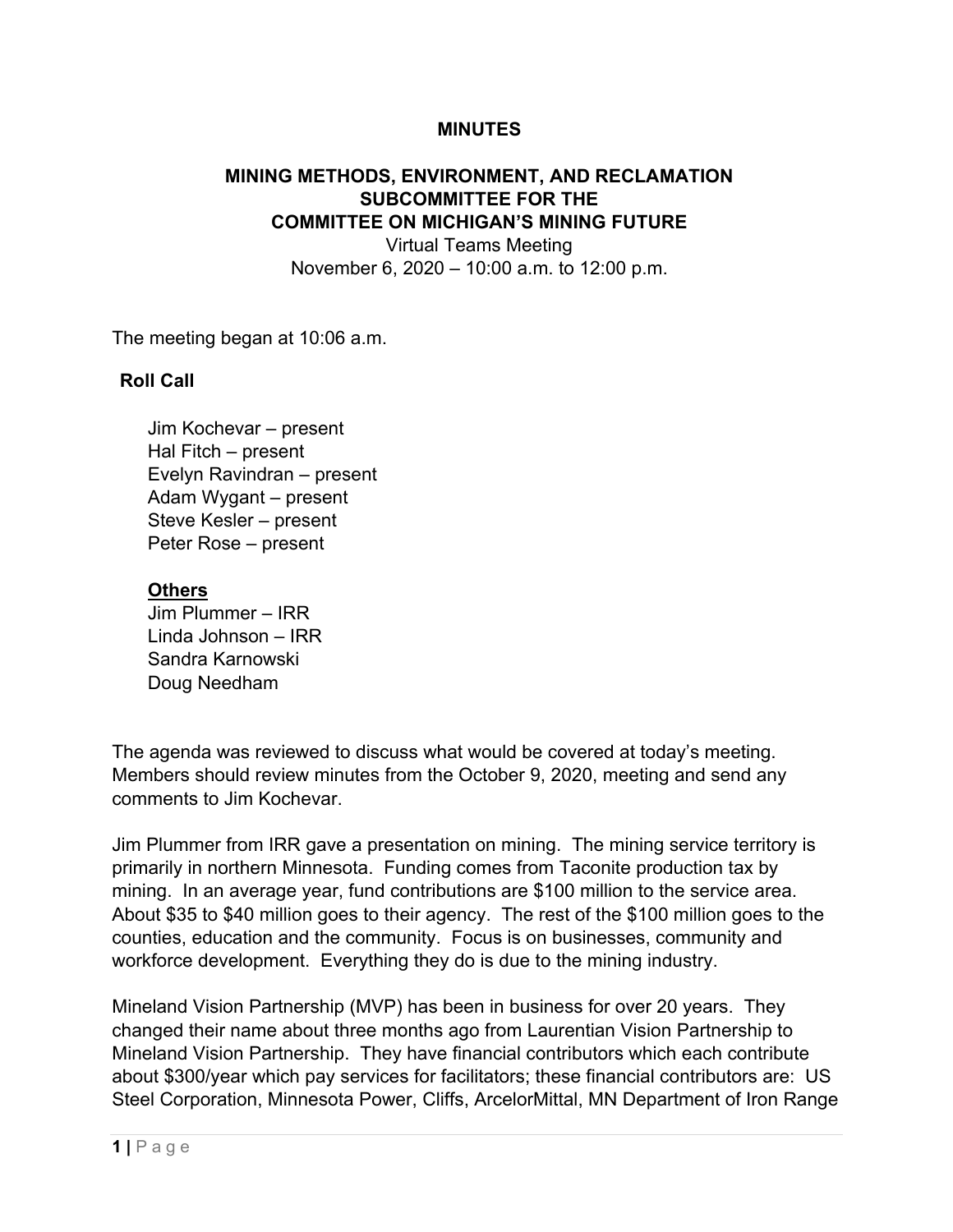Resources and Rehabilitation, and Cleveland-Cliffs. The initial core group includes: US Steel, University of Minnesota, the DNR, and the Department of Iron Range Resources and Rehabilitation. They have around another 100 years of mining.

MVP's vision is shaping evolving landscapes for future generations. Their mission is a regional collaboration that invests in our diverse community by developing opportunities for dynamic mindscapes, preserving lands to sustain current and future mining, and to provide resources and education. For every 40 acres the Minnesota DNR has to that is unmined land, a billion dollars of gross inactivity goes into the land.

Who is MVP? They are mining companies, state government, and communities. They optimize the organization and communities and enhance stakeholder partnerships, invest in mineland communities, and education partners and the public. Optimizing the organization and communication includes: MVP is a convener for regional discussions on mining and land use; MVP is the coordinating committee, regional groups, and communication. They hold meeting workshops that include 50+ people, and they have drawn a lot of interest that has been taking pace for 20 years. They create stories relating to grant programs.

In addition, they educate partners and the public. MVP has reclamation design tools, they collaborate with mine engineers, they have large scale project maps (partnership with the DNR), and a mine land use map. They also have a field guide o how to build soil. They won an award from the American Society of Landscapes for this project.

MVP has a large scale projects map and has many active future mines. Their mining area is 100 miles wide and 3-4 miles high. They have communities building into the iron formation; they have 26 communities across the iron range, and most are sitting on iron formation. The maps are broke into different segments for steel and taconite. They use this for communication with the 26 communities across the iron range.

MVP invests in mineland communities. They have mineland reclamation and have \$350K in awards annually; some example of grant projects are reclamation, recreation, energy, and tourism attractions.

They developed the Buhl Disk Golf MVP Grant. This was designed around a mine; they leave lakes that are great for swimming and fishing. In addition, they worked on the United Taconite-Barrier Berm project. This project expanded Taconite toward a city in Virginia; berms mitigate dust and noise. Cleveland-Cliffs has put a lot of time and effort into this. They had two grants that valued at \$200,000 for this project.

In addition, they have the Hibbing Mine which had to be moved due to Hibon Taconite. The new site is close to the old site, and it is better than the old site. They have a 250 foot high stockpile. You can see the city of Hibbing, US Steel and other places from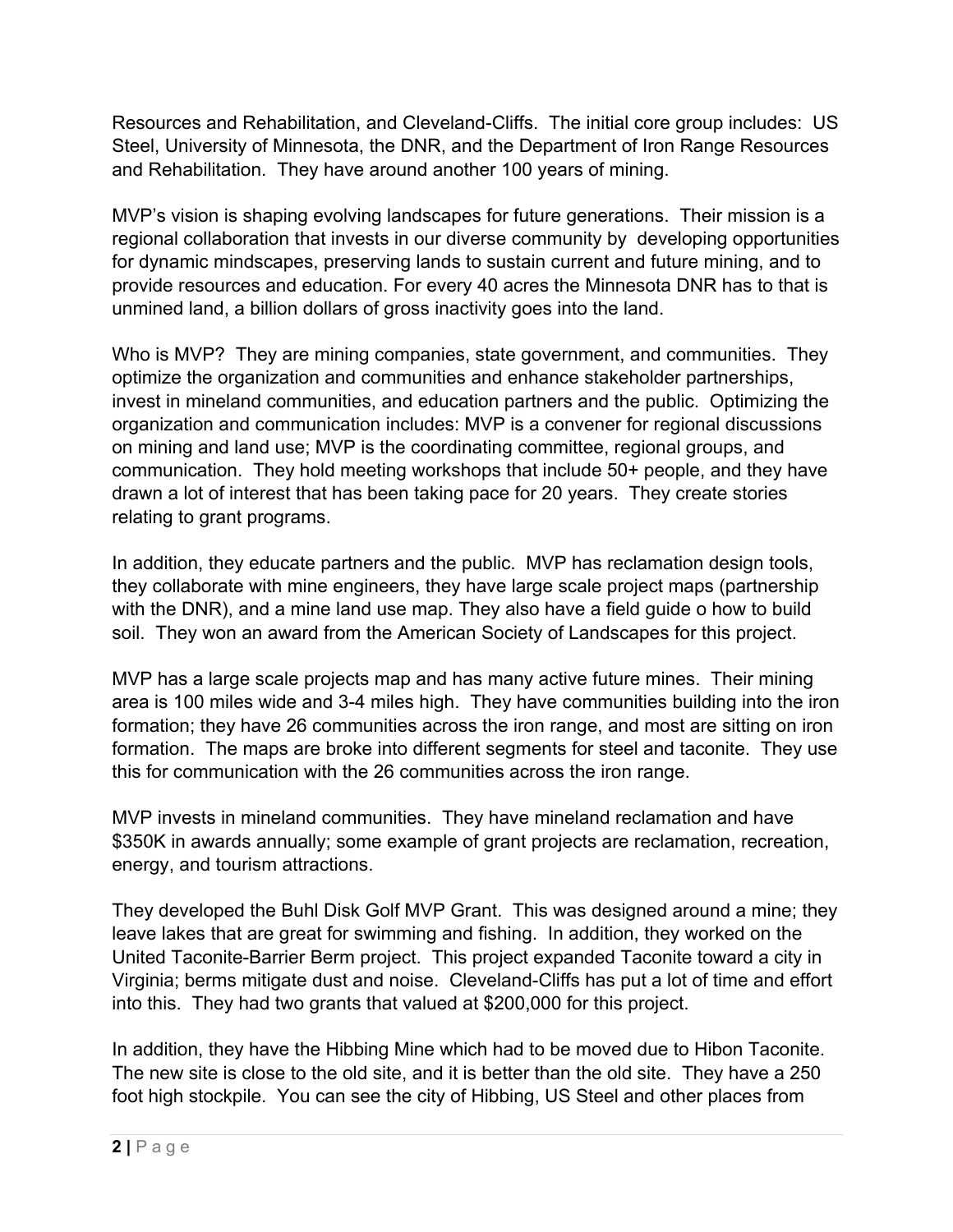here. The city of Hibbing received bonding money and will put up buildings for indoor space. With the United Taconite Stockpile, they have collaboration, create natural topography, soften manufacture terraces, and have diverse vegetation. Stockpiles need to be reshaped and revegetated.

They created the RedHead and Tioga mountain bike parks. They used ten mines to turn these mines into bike parks. They created the perfect soil, because they are well drained. Some bike trails have to be closed down, because the soil isn't good. We can educate the public on how this is done. On June 12, 2020, RedHead opened, and we have had people from all over the country visit. It is by far, the favorite trail for most people. If mining will continue in the area of RedHead and Tioga, they will have to be moved. The board gave \$5.3 million for three bikes trail projects. These trails were professionally built. The landscape is what attracts people to these bike trails.

A lot of towns were dying and received 50,000 visitors once these bike trails were created. Over three new businesses have been created because of these bike trails. What should be left as a legacy? The land needs to be left so that it can be used in the future by shaping and revegetating.

Does anyone have any questions?

**Peter Rose**: Does the state law require reclamation but no standards? Can the surface owner request how they left the land when they are done?

**Jim Plummer**: We have standards for mine reclamation. The statue requires mine reclamation, but it does not require the planting of trees and no slope to return the property back to looking natural. MVP helps with standards that come with the permitting process.

**Steve Kesler**: Is there any discussion about long range plans, like 200 years from now?

**Jim Plummer**: Ore is dipped to 7% grade. The south boundary has ore formation. We need the economy's perspective with ore and iron. There is more ore under there, and it could continue south. Iron ore comes out of the ground. His great grandfather discovered seven iron ranges. We have had to move major roads in the last five years. Every project is a sign as to how things are developed in their region and funded by mining production tax.

**Evelyn Ravindran**: Is there a rebate a company gets for mine production tax?

**Linda Johnson**: The tax is paid as a production tax but not property tax.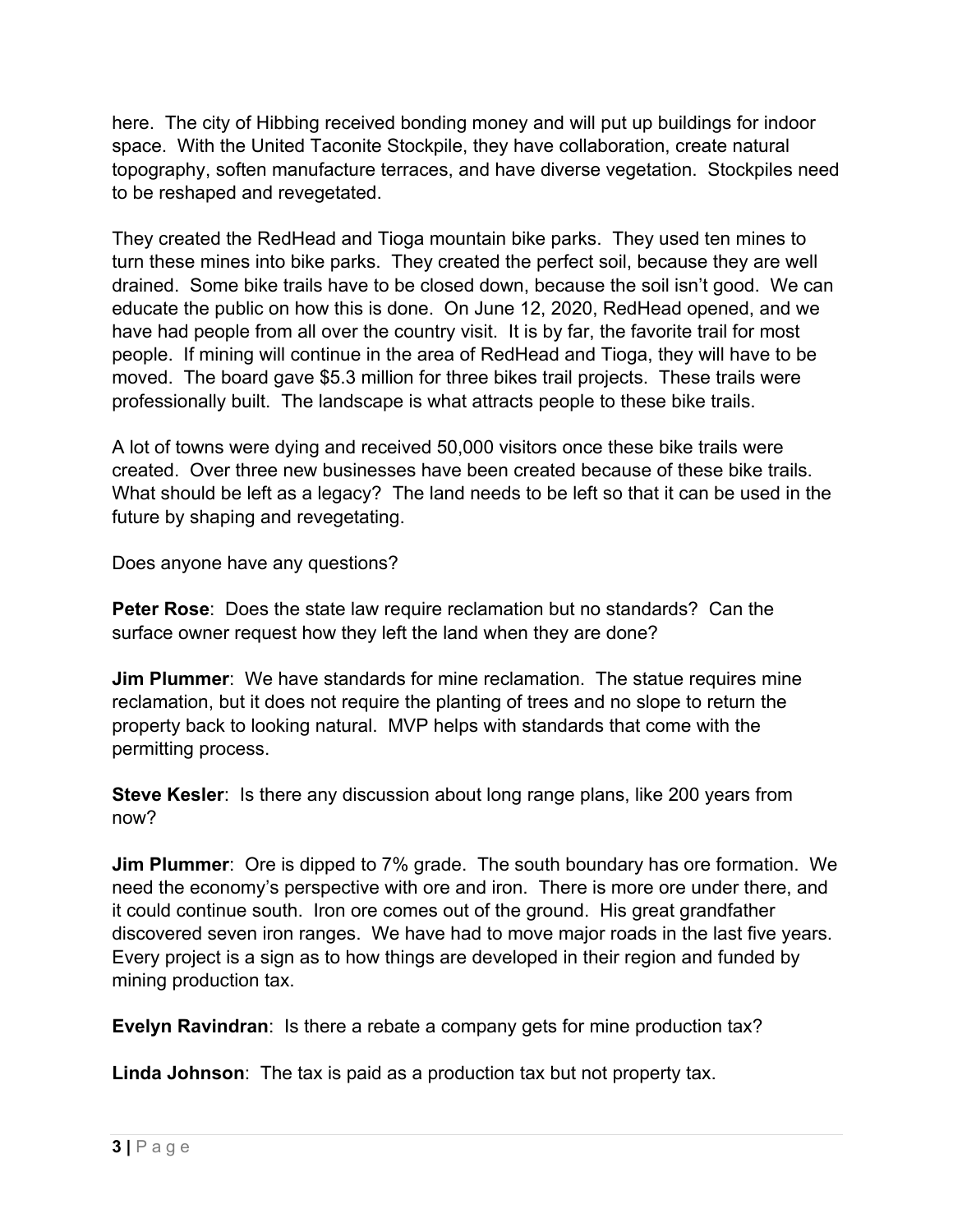**Sandra Karnowski**: We bring in consultants for projects and use the foundation for contributions for other projects as well.

**Evelyn Ravindran**: Does the board make the decision for projects?

**Jim Plummer:** Some projects by statute have to go to the board to be approved. Others are approved by the budget, but guidelines have to be met.

**Steve Kesler**: Is mining in the Duluth complex included in your area?

**Linda Johnson**: Nonferrous projects are. They work with those companies. They are taxed after they are operating and in production. They are part of MVP. We keep current information on what is going on. The last Zoom meeting we held, we had 81 participants. Zoom is a great tool for those that cannot travel to meetings.

**Peter Rose:** Do new operations present a post mining land use plan, goal, or vision?

**Linda Johnson**: We have not gone through this exercise. We are working through the requirements through the DNR. We have not looked at large projects for the future.

**Jim Plummer:** Reclamation plans are not required. Mining companies must reclaim their land. Please feel free to participate in our future meetings.

The committee took at break at 11:26 a.m. The meeting resumed at 11:31 a.m.

**Jim Kochevar**: There are different iron range resources in Minnesota. We need to look at a mature process. Minnesota has the benefit of state and regulatory tribes and interested parties. They have lots of state tax money funding, and the money is used differently in Minnesota. Michigan has one active ore mine and one active nonferrous mine. Minnesota has six – five are producing and the sixth will be starting.

**Hal Fitch**: Minnesota is a good model. Michigan has a lot of aggregate mining activity it can apply to and take note of potential for the community involvement. People like to feel like they have a voice.

**Peter Rose**: I agree with Hal. We need to take the stakeholder approach.

**Steve Kesler**: We are not talking about an organization like MVP who is preparing the land. We don't know where the next mine will be to encourage mining in the state.

**Pete Rose**: Mapping deposits are part of the Research committee.

**Steve Kesler**: An organization needs to include the state, stakeholders, and community to help prepare the ground.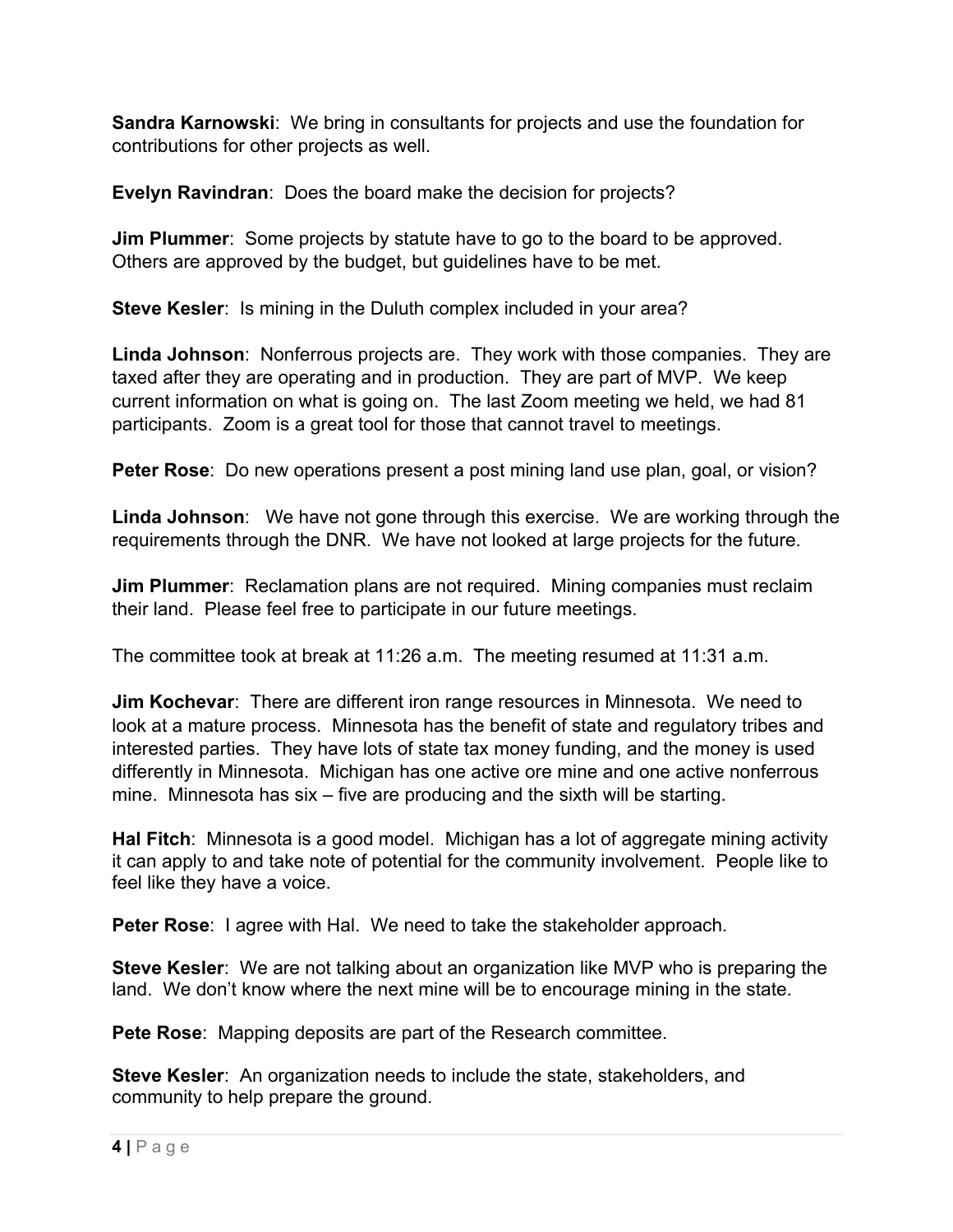**Evelyn Ravindran**: Long term planning is looking at the landscape and what the land is and focus on this.

**Peter Rose**: We need to focus on education with one of the other subcommittees.

**Steve Kesler**: Some stakeholders will say the land can't be used for mining.

**Evelyn Ravindran**: We need to identify areas early on and give stakeholders time to plan and tell which ones they feel strongly about. What are we looking at for mining in 10, 20, or 200 years?

**Jim Kochevar**: We'll elevate this to the whole committee. Maybe there is an overlap in another committee. The Natural Resources Institute gave a presentation at MVP.

**Adam Wygant**: I sat in on all the subcommittees. This has come up in all the meetings. Research and Mapping will formulate areas for mining. Some companies prefer not to identify resources for long term planning. If we use this approach with stakeholders, where would we want mining not to occur? Minnesota has more active mining companies.

**Jim Kochevar**: This information is valuable for this committee and others. Information is available to the public with resources and where they are. We are confined at Cliffs with the Tilden area. We won't have 100 mile radius with 26 communities like MVP.

**Adam Wygant**: How can we keep the public aware of all iron ranges and let them know that maybe for the next 20 to 200 years the area is potential mining ground?

**Jim Kochevar**: 200 years is a long time to look at. How far do you go out?

**Adam Wygant**: Climate goals are coming faster. The Governor's goal is to be carbon neutral by 2050. Where do we put advance manufacturing?

**Jim Kochevar**: This could benefit a group like a stakeholder group. Maybe they are different today than tomorrow; this would be beneficial.

**Steve Kesler**: We have a long way as a society as we have to dig holes to find what we need. As long as we have large urban areas, we are okay. We have a wide variety of mineral potential. I am hoping we can keep a short term view of enhancing our existing mining but long term range of educating the public.

**Adam Wygant**: I see a push towards electrification for 1000 volt battery. It takes 500 pounds of mining to produce one battery. The future will be minerals.

**Steve Kesler**: We should get numbers from Minnesota and include aggregates to get more people down state.